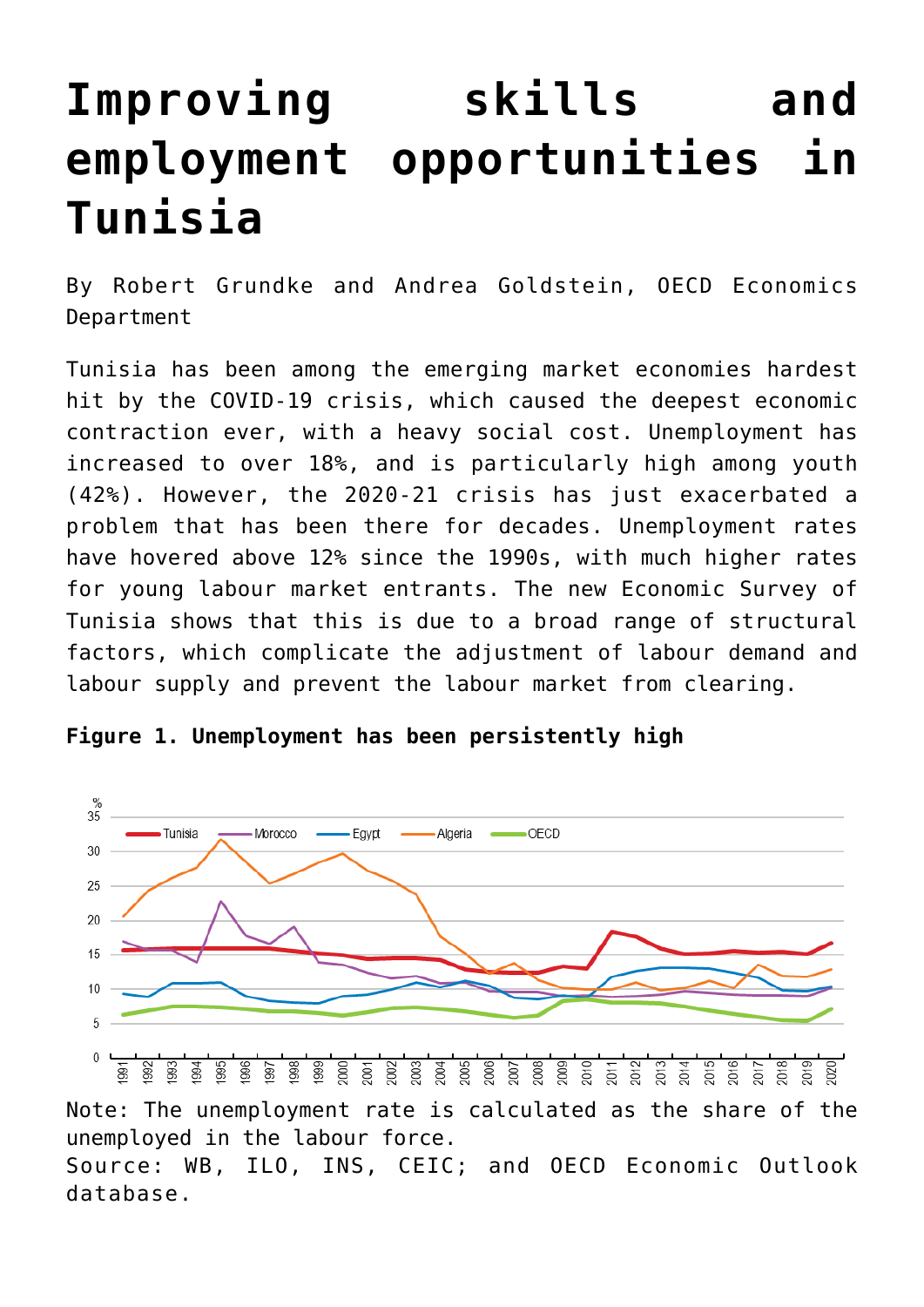First, high barriers to firm entry and growth as well as barriers to international trade lead to weak business dynamism and discourage the creation of more and better jobs. The lack of sufficient job creation, coupled with a strong rise in the working age population, has led to particularly high unemployment rates among youth. Moreover, rising access to education has increased the supply of high-skilled labour, but the business sector has mainly created jobs in low-skill intensive and low-productivity activities. This has led to high unemployment rates among tertiary graduates and particularly for women who represent two thirds of tertiary graduates.

However, low-skilled young men and women also suffer from weak job creation. The lack of formal job opportunities forces many young men without a tertiary degree to accept low-paid work in the informal sector. Informal employment accounts for 47% of total employment in 2021, and is concentrated in agriculture, construction, retail, transport and hospitality services. For young low-skilled women, although cultural reasons related to family and household work play an important role, difficulties to find a formal job are the predominant reason why they leave the labour force. The labour force participation rate for young women without a tertiary education degree is below 25%, whereas it is around 50% for women with tertiary degree and above 70% on average for men.

To foster business dynamism and innovation and create more and better jobs, it is crucial to lower regulatory barriers to market entry and entrepreneurship, raise the international integration of domestic firms and adjust labour taxes. Reducing prior authorisation for market entry and investment, lowering administrative burden and simplifying the tax system would provide new opportunities for small, young and innovative firms, foster formal job creation and raise productivity growth. This should be complemented by a reduction in tariffs and non-tariff barriers, as high import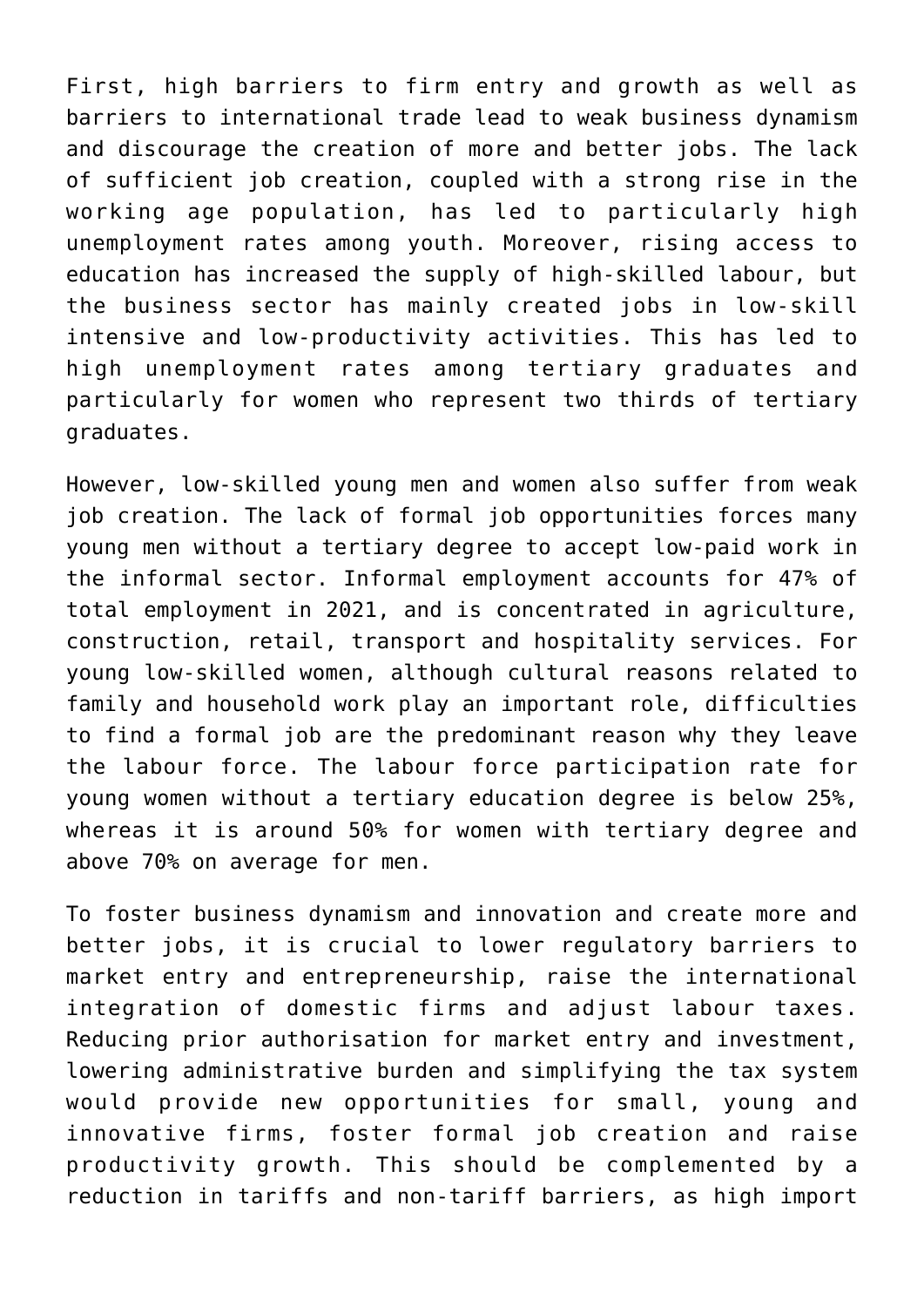barriers reduce access to high-quality inputs and capital goods for onshore firms, which predominantly serve the domestic market, and hinder the adoption of new technologies. Moreover, reducing the income tax rate for the lowest-income bracket and allowing for more flexibility in wage setting for smaller firms would raise formalisation.

Second, despite high unemployment rates, many firms report that they do not find workers with the skills they need. This is due to the low quality of education and training systems and their weak responsiveness to the skills needs of the private sector. Besides technical and job-specific skills, many job applicants are missing fundamental soft skills, such as oral and written communication, foreign languages, teamworking, problem solving and conflict resolution. To address this problem, the quality of education and vocational training needs to improve. This requires enhancing teacher selection, evaluation and training, with a special focus on pedagogical skills, improving school infrastructure, providing high quality language teaching from an early age, and focusing on soft skills. Expanding access to early-childhood education, particularly for low-income and single-parent families, would reduce inequality in opportunities. To make education and training systems more responsive to skill demand in the private sector, it is crucial to better link VET and university curricula with workplace training by improving the legal framework and encouraging a more active participation of firms.

**Figure 2. In spite of high unemployment, many job vacancies cannot be filled**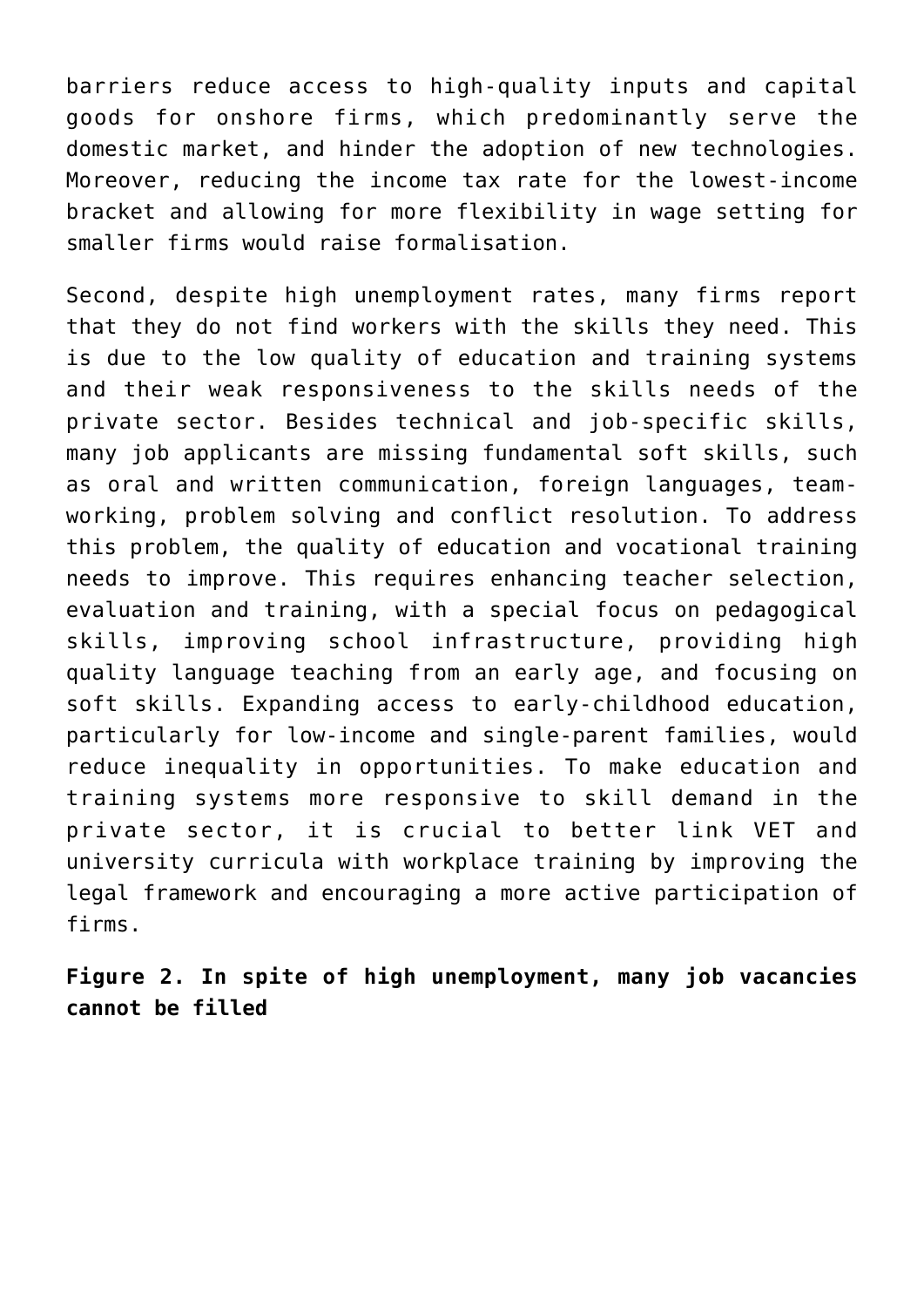

Note: Data on active job seekers and vacancies comes from the information system of the public employment agency (ANETI) and does not include unemployed persons that do not actively search through ANETI. If job seekers have not visited the public employment office for more than 2 months, they are automatically excluded from the database. Passively unemployed persons refers to the difference between the total number of unemployed as indicated by the labour force survey and the number of active job seekers registered at ANETI.

Source: ANETI and Labour Force Survey Tunisia.

Third, the regional concentration of economic activities combined with low interregional labour mobility reduces the potential labour supply for firms, further contributing to recruitment difficulties. Unemployment rates are persistently higher in interior compared to coastal governorates, indicating a relatively low internal mobility of labour. Due to weak income support to the unemployed, many of them rely on support from the family for housing and food, which reduces their geographic action space in the labour market. Cultural norms amplify these barriers for single women, who may face difficulties to travel and live alone far away from the family. Moreover, public employment services are weak due to severe capacity constraints and insufficient coordination between regional offices. As private job placement services face legal difficulties to operate, the unemployed mainly use personal contacts for searching a job, which complicates matching of vacancies and job seekers.